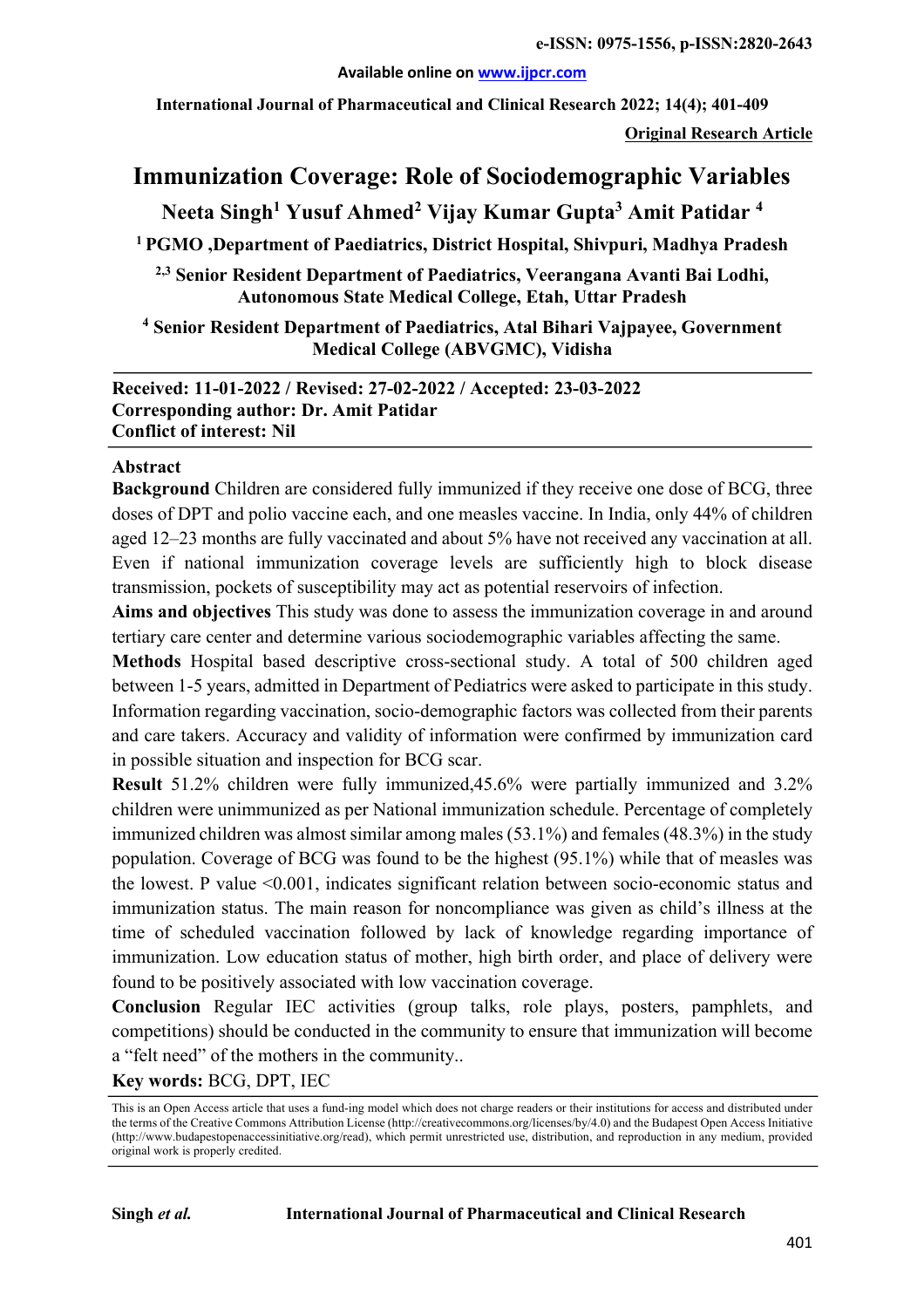# **Introduction**

Immunization is the process of inducing immunity against a specific disease. It can be done by the vaccines, immunoglobulins, and antisera. Immunization plays an important role in reducing morbidity and mortality. Last week of April  $(24<sup>th</sup>$  to  $30<sup>th</sup>)$ is celebrated as world immunization week. Vaccination is one of the most powerful and cost-effectiveweapon of modern medicine to control infectious disease. Some infectious diseases whose control is solely based on immunization are polio, diphtheria, tetanus, measles etc. Unfortunately, we do not have a vaccine for every infectious disease like malaria and diarrheal diseases.[1-3]

Vaccines are defined as a whole or parts of micro-organism administered to prevent an infectious disease. Immunization is primary focus of child health and many programs have been launched by government of India for better coverage as immunization is a primary level prevention. When immunization coverage reaches the figure of 80% or more, disease transmission pattern is severely disrupted and provides degree of protection even for remaining children who have not been immunized. This protection is because of "Herd Immunity".[4,5]

Every country has its own immunization schedule. A well thought immunization schedule must be epidemiologically relevant, immunologically effective, operationally feasible and socially acceptable. Choice of vaccines in National immunization schedule is based on consideration of disease burden, vaccine availability and cost effectiveness. Initially six vaccineswere there, at present 13 vaccines are available in National Immunization Schedule (NIS).In 1995 pulse polio immunization campaign was launched, hepatitis B vaccine was introduced in 2002 in some states and became nation-wide in2010. By 2010, second dose of measles and J E vaccine were added up. [6-9]

In an attempt to increase immunization coverage, mission Indradhanush was launched by the ministry of health and family welfare in December 2014 to attain 90% coverage of 7 vaccines (BCG, diphtheria, pertussis, tetanus, polio, measles hepatitis B) by 2020.By the end of 2014,the percentage of vaccination had gone up significantly.91% for BCG, 83% for 3 doses of DPT, 83% for measles, 82% for 3 doses of OPV, 70% for hepatitis B and 20% for Hib. The success of the immunization programme is reflected by the elimination of polio and almost worldwide eradication. [10-11]

IPV was launched in 2015 and became nationwide in 2016 with the introduction of two new vaccines in NIS, Rota virus and HPV in some states. By 2017, measlesrubella vaccination campaign and pneumococcal conjugate vaccine were launched in some states.14Intensified mission Indradhanush was launched in October 2017 with objective of full immunization of >90% newborn by December 2018. It covers left out and drop out in selected 173 district and urban areas in 17 cities. Roughly 3 million children die because of VPDs with the disproportionate number of children residing in developing countries. Approximately 34 million children are not completely immunized, 90% of them residing in developing countries.[12]

In India, immunization services offered free of cost in public health facilities but immunization rate has not achieved its target. In an attempt to increase immunization coverage a new programme,HBYC (home-based care of the young child) was introduced in 2018.This encompasses counseling for immunization of 3 months to 15 months old children by ASHA workers.

Factors affecting immunization are knowledge and awareness of parents about immunization, education of parents, socioeconomic status, number of children, the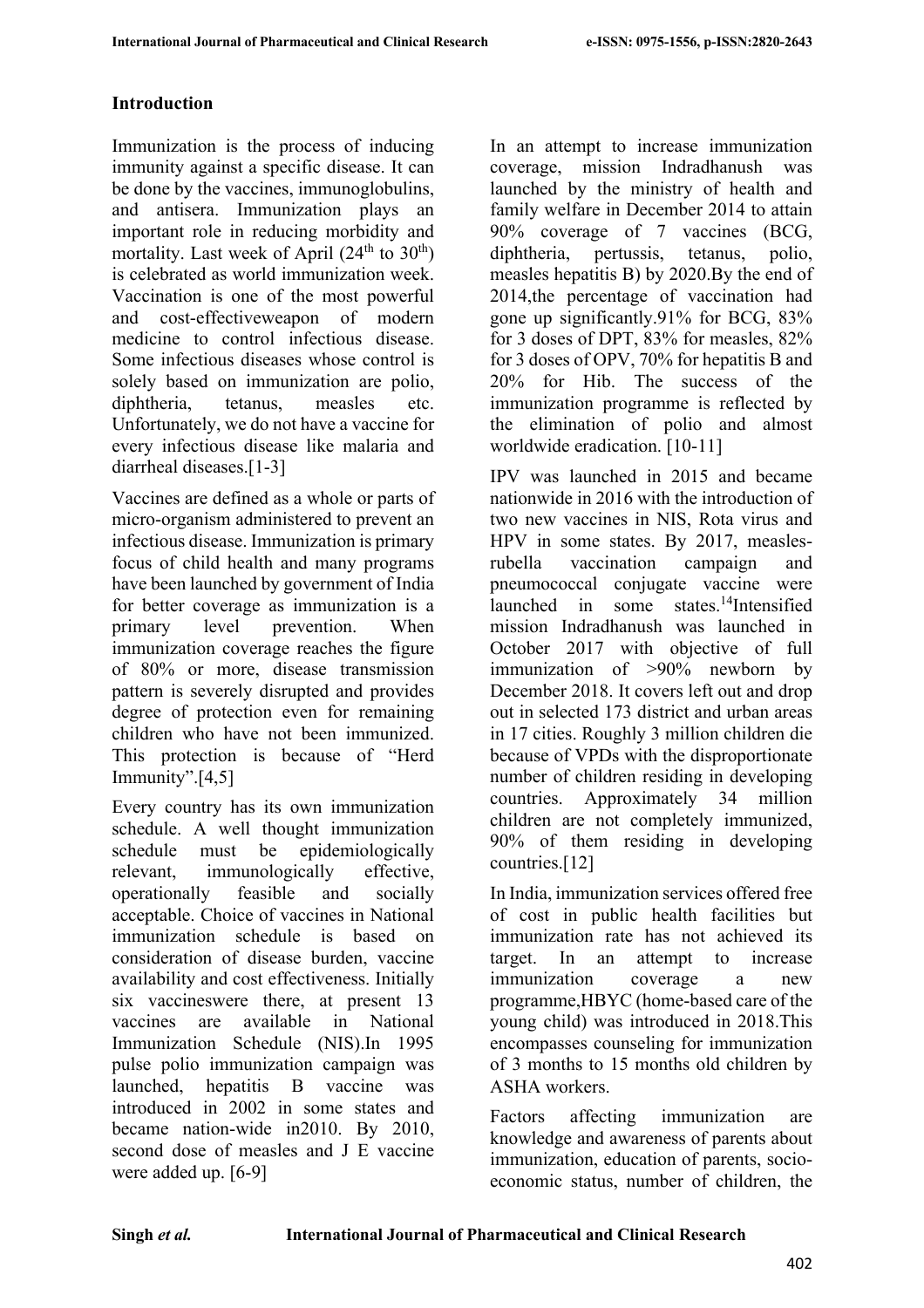area of habitat, religion, side effect of vaccines, dependency on health workers, cultural practices and myths about immunization. Some studies have been carried on children admitted in atertiary care centre,but none was carried out in UP. In all studies, lack of awareness and knowledge about immunization have come out as a gist. So, the purpose of this study was to assess immunization status in 1 to 5year age of children and awareness among their parents and spreading awareness about immunization and health programme.

### **Materials and Methods**

The Present study was conducted in the Department of Pediatrics GSVM Medical College, Kanpur from Feb. 2017 to Oct. 2018. A total of 500 children were studied. All the children aged between 1-5 years, admitted in Department of Pediatrics were asked to participate in this study. Information regarding vaccination, sociodemographic factors was collected from their parents and care takers. Accuracy and validity of information were confirmed by immunization card in possible situation and inspection for BCG scar.

**Study Design** Hospital based descriptive cross-sectional study.

# **Methodology**

### **Data Collection**

- Informed oral written consent was taken from parents of the child.
- All children aged 1-5 years admitted in the ward of our Hospital were studied using National immunization schedule and their parents were interviewed regarding awareness of immunization.

The information was collected on predesigned proforma and all the information was tabulated and interpreted through standard statistical methods and causes for partial and unimmunization were studied.

### **Inclusion Criteria**

• All children aged 1-5 years admitted to Pediatrics ward.

### **Exclusion Criteria**

- Children  $\leq 1$  year and  $\geq 5$  years.
- Children following IAP Schedule of immunization.
- Children whose parents did not give consent for the study.
- Children on long term steroid therapy.

**Analysis** Codes were prepared for each options of the questionnaire. Data was entered in excel sheet to prepare a master chart Chi square test was used to find out factors affecting immunization status. Children were classified as-

**Fully Immunized-**Who received all vaccine in proper doses and frequency as per national immunization program up to the age.

**Partially Immunized-**Who received some vaccine as per National Immunization schedule (NIS) but not completely, considered partially immunized.

**Unimmunized-**A child who had not yet received any vaccine appropriate for age though they might have received polio drops in the pulse polio programme were considered unimmunized

**Observation Chart**

| <b>AGE GROUP</b> | $N=500$ | <b>PERCENTAGE</b> | <b>COMPLETE</b> | $\frac{6}{6}$ |  |  |  |
|------------------|---------|-------------------|-----------------|---------------|--|--|--|
| $1-2$ year       | 274     | 54.8%             | 161             | 58.7          |  |  |  |
| $2-3$ year       | 78      | 15.6%             | 33              | 42.3          |  |  |  |
| 3-4 year         | 49      | $9.8\%$           |                 | 30.6          |  |  |  |
| $4-5$ year       | 99      | 19.8%             | $4^{\circ}$     | 47.4          |  |  |  |

**Table 1: Age Distribution**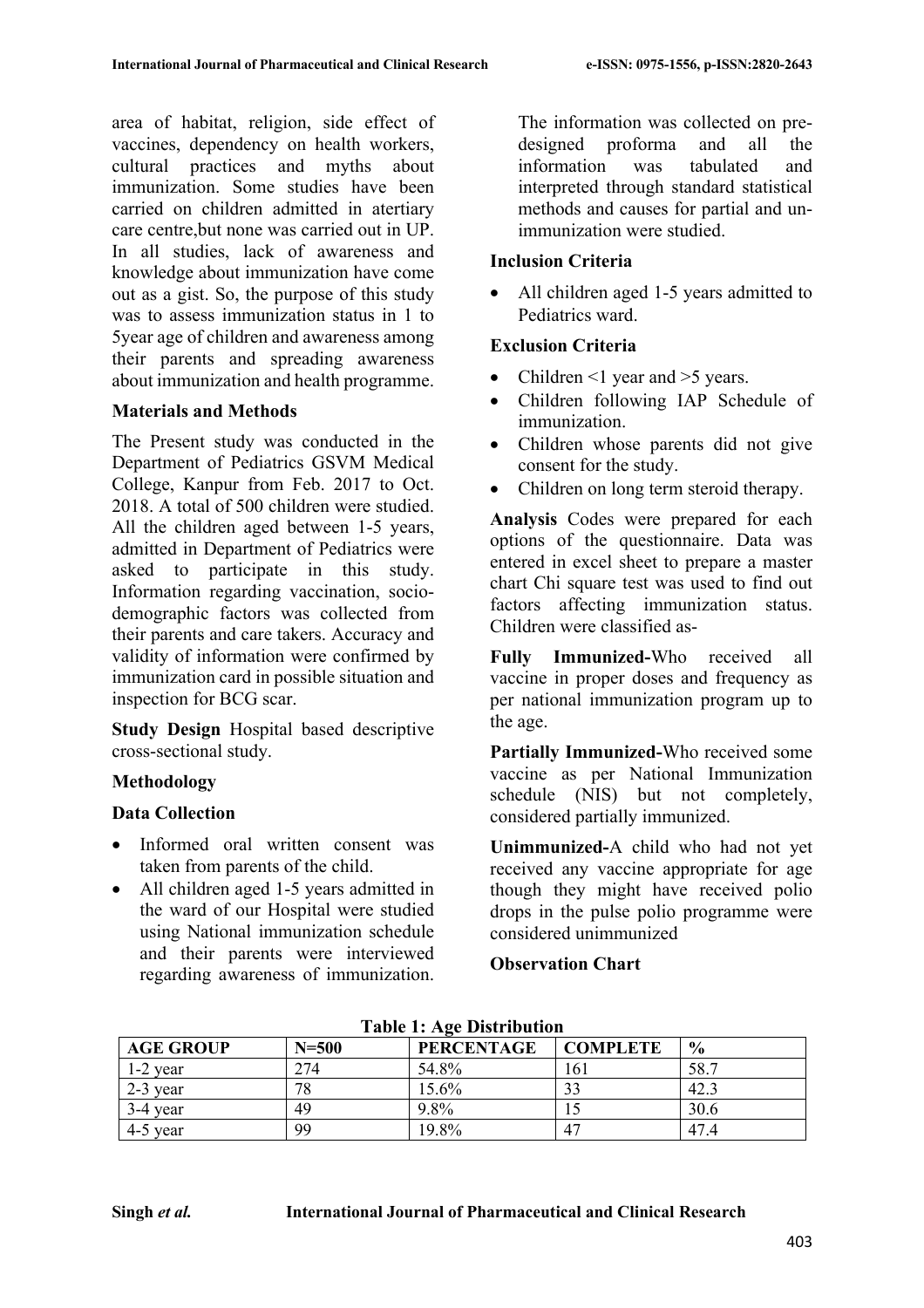|                      | $N=500$ | Percent |
|----------------------|---------|---------|
| Completely immunized | 256     | 51.2%   |
| Partially immunized  | 228     | 45.6%   |
| Unimmunized          |         | $3.2\%$ |

#### **Table 2: Immunization Status in Study Subjects**

### **Table 3: Immunization Status According To Gender**

|        | Completely | $\frac{0}{0}$ | Partially | $\frac{0}{0}$ | Jnimmunized              | $\%$ | Total | $\frac{0}{0}$ |
|--------|------------|---------------|-----------|---------------|--------------------------|------|-------|---------------|
|        | Immunized  |               | lmmunızed |               |                          |      |       |               |
| Male   | 161        | - م<br>ه د ب  |           | 43.4          |                          | J.U  | 303   | 60.6          |
| Female | 95         | 48.∠          | 07        | 49.2          | $\overline{\phantom{0}}$ | ن ک  | 197   | 39.4          |

### **Table 4: Distribution of Immunization Status According to Area**

|       | Completely | $\%$ | Partially        | $\frac{0}{0}$    | Jnımmunızed | $\frac{0}{0}$ | Total | $\%$ |
|-------|------------|------|------------------|------------------|-------------|---------------|-------|------|
|       | 1mmunized  |      | <i>immunized</i> |                  |             |               |       |      |
| Rural | 9Q         | 48   | 102              | 49.5             |             |               | 206   | 41.2 |
| Jrban |            | 53.4 |                  | $\Delta$<br>ט.⊿⊤ |             | $\sim$        | 294   | 58.8 |

### **Table 5: Immunization Status According to Religion**

| Religion | $\zeta$ complete     | $\frac{0}{0}$     | Partial | $\frac{0}{0}$ | $\mathbf{v}$<br>Jnımmunızed | $\%$ | $\mathbf{r}$<br>`otal | $\%$ |
|----------|----------------------|-------------------|---------|---------------|-----------------------------|------|-----------------------|------|
| Hindu    | $\cap$<br>دعد        | $\epsilon$<br>ر ر | 107     | 46.9          |                             |      | 420                   | 84   |
| Muslim   | $\mathcal{L}$<br>ر ر | 41.2              | ັ       | 207<br>38.    | 1 V                         | 20   | $\circ$<br>οU         | 16   |

### **Table 6: Immunization Status According to Caste**

| Caste       | ∠omplete | $\%$      | Partial         | $\frac{0}{0}$       | ັ<br>Jnimmunized | $\%$ | Total | $\frac{0}{0}$   |
|-------------|----------|-----------|-----------------|---------------------|------------------|------|-------|-----------------|
| General     | 04       | cп<br>.4  | $\sqrt{2}$<br>C | 40.3                | 4                | 2.L  | 181   | 43              |
| ${\rm OBC}$ | 80       | 56.7<br>┍ | V 1             | 43.2                | ν                |      | 141   | ن. د د          |
| <b>SC</b>   | 42       | 42.8      | эb              | cп<br>$\cdots$<br>◡ | ν                |      | 98    | $\sim$<br>ر. رے |

### **Table 7: Immunization Status According to Type of Family.**

|         | Complete                   | $\%$   | Partial                            | $\%$         | /nimmunized              | $\frac{0}{0}$               | Total            | $\%$ |
|---------|----------------------------|--------|------------------------------------|--------------|--------------------------|-----------------------------|------------------|------|
| Joint   | $\sim$ 1<br>1 J 1          | $-46.$ | $\sim$<br>$\overline{\phantom{a}}$ | 49.1         |                          | ر،ر                         | 27C<br>ر رے      | JJ.U |
| Nuclear | $\Delta$ $\epsilon$<br>14J | 56.5   | u                                  | 4<br>T 1 + 1 | $\overline{\phantom{0}}$ | $\sim$ $\sim$<br><u>L.L</u> | $\bigcap$<br>441 | 44.2 |

#### **Table 8: Vaccination Card Among Study Subjects.**

| <b>Vaccination Card</b> | $N = 500$                | Percent |
|-------------------------|--------------------------|---------|
| Available               | 423                      | 84.6    |
| Not available           | $\overline{\phantom{a}}$ | 15.4    |

### **Table 9: Immunization Status According to Socio-Economic Status.**

| Class               | Complete | $\%$ | Partial | $\frac{0}{0}$ | Unimmunized      | $\frac{0}{0}$   |
|---------------------|----------|------|---------|---------------|------------------|-----------------|
| Upper               |          | 100  |         |               |                  |                 |
| <b>Upper Middle</b> | 38       | 80.8 |         | 19.1          | U                |                 |
| Lower Middle        | 58       | 33.9 | 102     | 59.6          |                  | 6.4             |
| <b>Upper Lower</b>  | 22       | 55.7 | 92      | 42            |                  | $\Omega$<br>2.Z |
| Lower               | 26       | 50.9 | 25      | 49            | $\boldsymbol{0}$ |                 |

### **Singh** *et al.* **International Journal of Pharmaceutical and Clinical Research**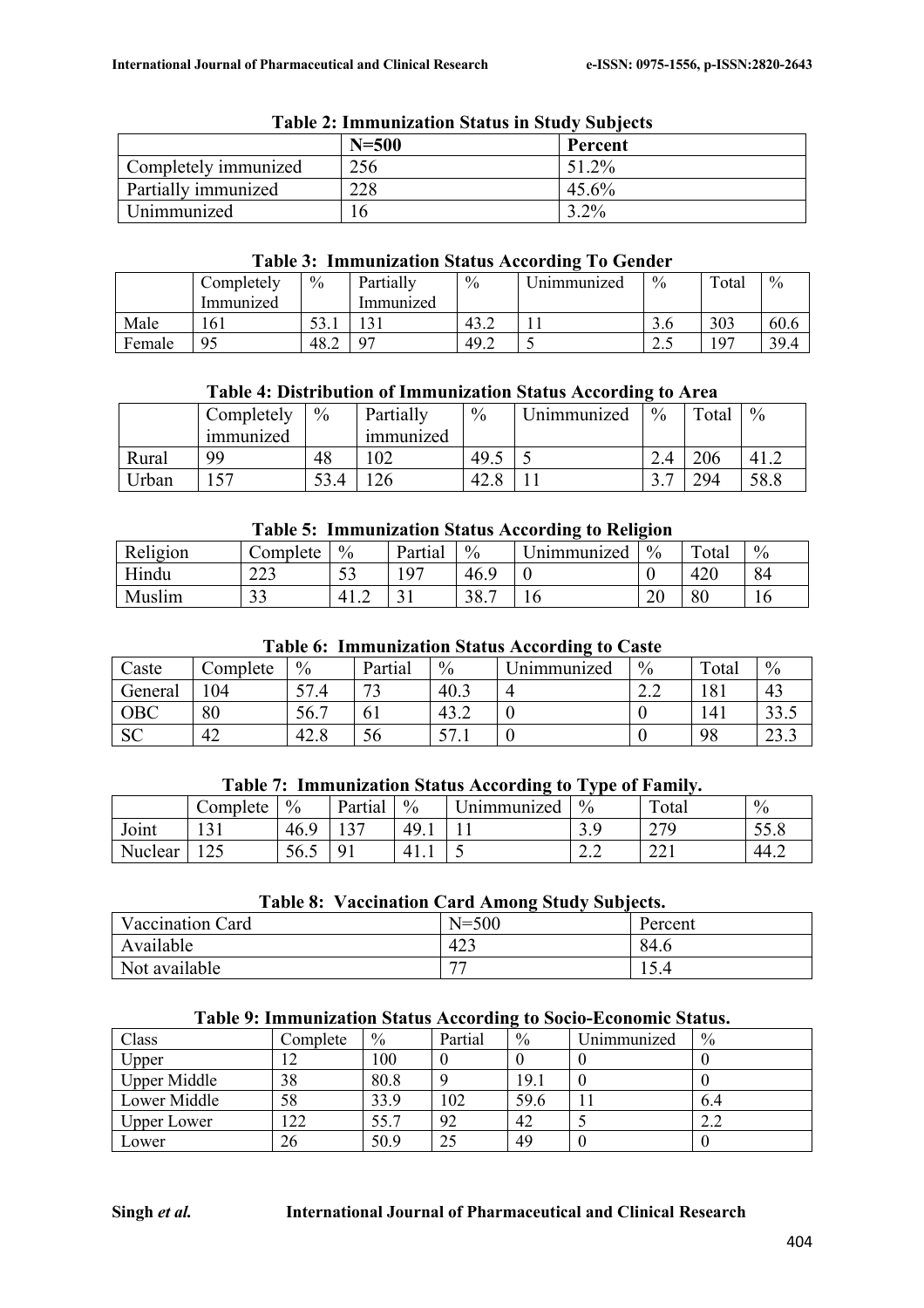| <b>Birth Order</b> | Complete | $\frac{0}{0}$ | Partial | $\frac{0}{0}$ | Unimmunized | $\frac{0}{0}$        | Total | $\frac{0}{0}$ |
|--------------------|----------|---------------|---------|---------------|-------------|----------------------|-------|---------------|
| 1 st               | 23       | 54.9          | 96      | 42.8          |             | $\cap$ $\cap$<br>2.Z | 224   | 44.8          |
| 2 <sub>nd</sub>    | 91       | 54.8          | 70      | 42.1          |             |                      | 166   | 33.2          |
| 2rd                |          | 43.6          | 40      | 56.3          |             |                      | −     | 14.2          |
| 4 <sup>th</sup>    |          | 47.8          |         | 52.1          |             |                      | 23    | 4.6           |
| >4th               |          |               | 10      | 62.5          |             | n <del>n</del>       |       | 3.2           |

#### **Table 10: Immunization Status According to Birth Order.**

# **Table 11: Overall Coverage of Vaccines**

| Class      | Number $n=500$ | $\frac{0}{0}$ |
|------------|----------------|---------------|
| <b>BCG</b> | 479            | 95.8          |
| OPV        | 458            | 92.6          |
| Penta      | 428            | 85.6          |
| <b>IPV</b> | 377            | 75.4          |
| Measles    | 392            | 78.4          |
| JE         | 394            | 78.8          |
| Vit A      | 392            | 78.4          |

### **Table 12: Dropout Rate of Vaccines**

| <b>VACCINES</b>    | <b>DROP OUT</b> |
|--------------------|-----------------|
| <b>BCG-Penta</b>   | 10.64%          |
| Penta-Measles      | $2.3\%$         |
| Measles-JE         | 5.74%           |
| <b>BCG-Measles</b> | 12.7%           |
| Pental-Penta 2     | $1.4\%$         |
| Penta 2- Penta 3   | 2.6%            |
| Penta 3-Booster1   | 51.3%           |
| Booster1-booster2  | 89%             |

# **Reasons for Incomplete Immunizations.**



#### **Singh** *et al.* **International Journal of Pharmaceutical and Clinical Research**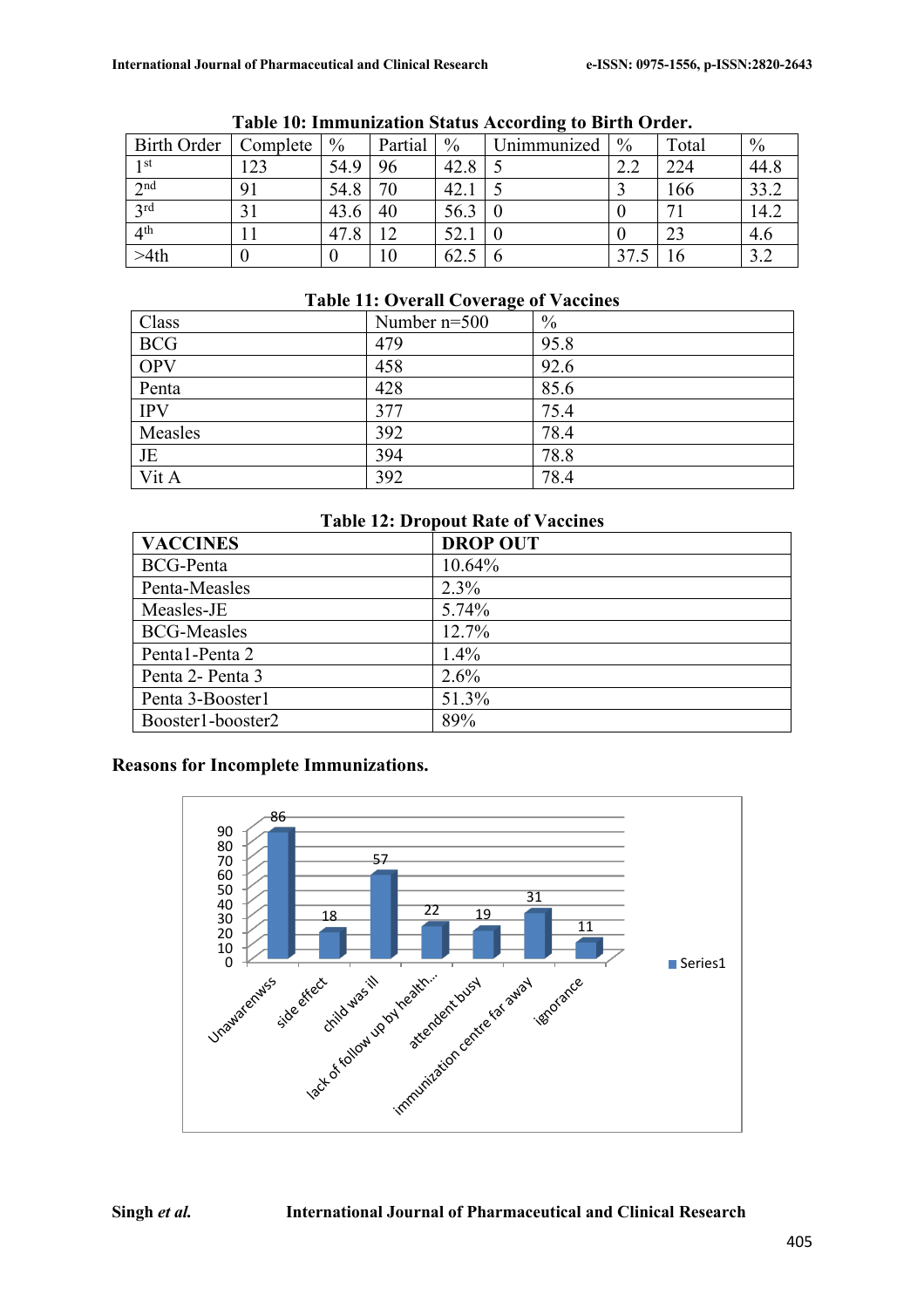# **Results**

In our study, 500 children were included for assessment of immunization status. Subjects were distributed according to age group. Maximum subjects belonged to 1-2 years 274 (54.8%) and maximum immunization was found among children between 1 to 2years of age (58.7%).P value <0.001 indicates a significant association between age and immunization status. Among 500 subjects studied ,256 (51.2%)were completely immunized, 228 (45.6%) were partially immunized and 16 (3.2%) were unimmunized.

Among 500 subjects,303 (60.6%)were males, 197 (39.4%) were females. Among the males, 161 (53.1%) were completely immunized, 131(43.2%) partially immunized and 11 (3.6%) were unimmunized. In females, 95(48.2%) were completely immunized, 97 (49.2%) were partially immunized and 5(2.5%) were unimmunizedP value was  $> 0.05$ , which showed that gender was not significant for immunization coverage.

Among 500 studied subjects, 206 (41.2%) belonged to rural area and 294 (58.8%) belonged to urban area. In rural area, 99 (48%) children were completely immunized, 102(49.5%) were partially immunized and 5 (2.4%) children were unimmunized. In urban area 157(53.4%) were completely immunized, 126 (42.8%) were partially immunized and 11(3.7%) were unimmunized  $\mathbf{P}$  value is  $>$ 0.05,indicates that no significant relation exists between area and immunization coverage.

Among 500 subjects, 420 (84%) children were Hindus and 80 (16%) were Muslims. In Hindus, 223 (53%) were completely immunized, 197 (43.2%) were partially immunized and no one child remained unimmunized. In Muslims, 33 (41.2%) were completely immunized, 31 (38.7%) were partially immunized and 16 (20%) were unimmunized.P value is

<0.001,indicates that significant relation exists between religion and immunization status.

Among 420 subjects studied , 181 (43%) belonged to general, 141 (33.5%) belonged to OBC and 98 (23.3%) belonged to SC community. In General community, 104 (57.4%) were completely immunized, 73 (40.3%) partially immunized and 4 (2.2%) children were unimmunized. In OBC community, 80 (56.7%) were completely immunized, 61 (43.2%) were partially immunized, and not anyone remained unimmunized. In SC community, 42 (42.8%) were completely immunized,56 (57.1%) partially immunized and no one remained unimmunized. P value <0.001, indicates a significant relation between caste and immunization status. Among 500 study subjects, 423 (84.6%) had vaccination card and 77 (15.4%) had no vaccination card.

In upper class, 100% of children were completely immunized. In upper middle class, 80.8% children had complete and 19.1% partial immunization status. No one remained unimmunized in upper middle class. In lower middle class, 33.9% of children were completely immunized,59.6% partially immunized and 6.4% remained unimmunized. In upper lower class, 55.7% children were completely immunized 42% partially immunized, and 2.2 % were unimmunized. In lower class, 50.9% were completely immunized, 49% partially immunized and no one was unimmunized.P value <0.001, indicates significant relation between socio-economic status and immunization status.

Children who were 1<sup>st</sup>in birth order, had maximum immunization coverage (44.8%). Minimum immunization coverage was in birth order  $>4$  (3.2%). P value is  $\leq 0.001$ , indicates the significantrelation between birth order and immunization status. As birth order increased, immunization coverage decreased.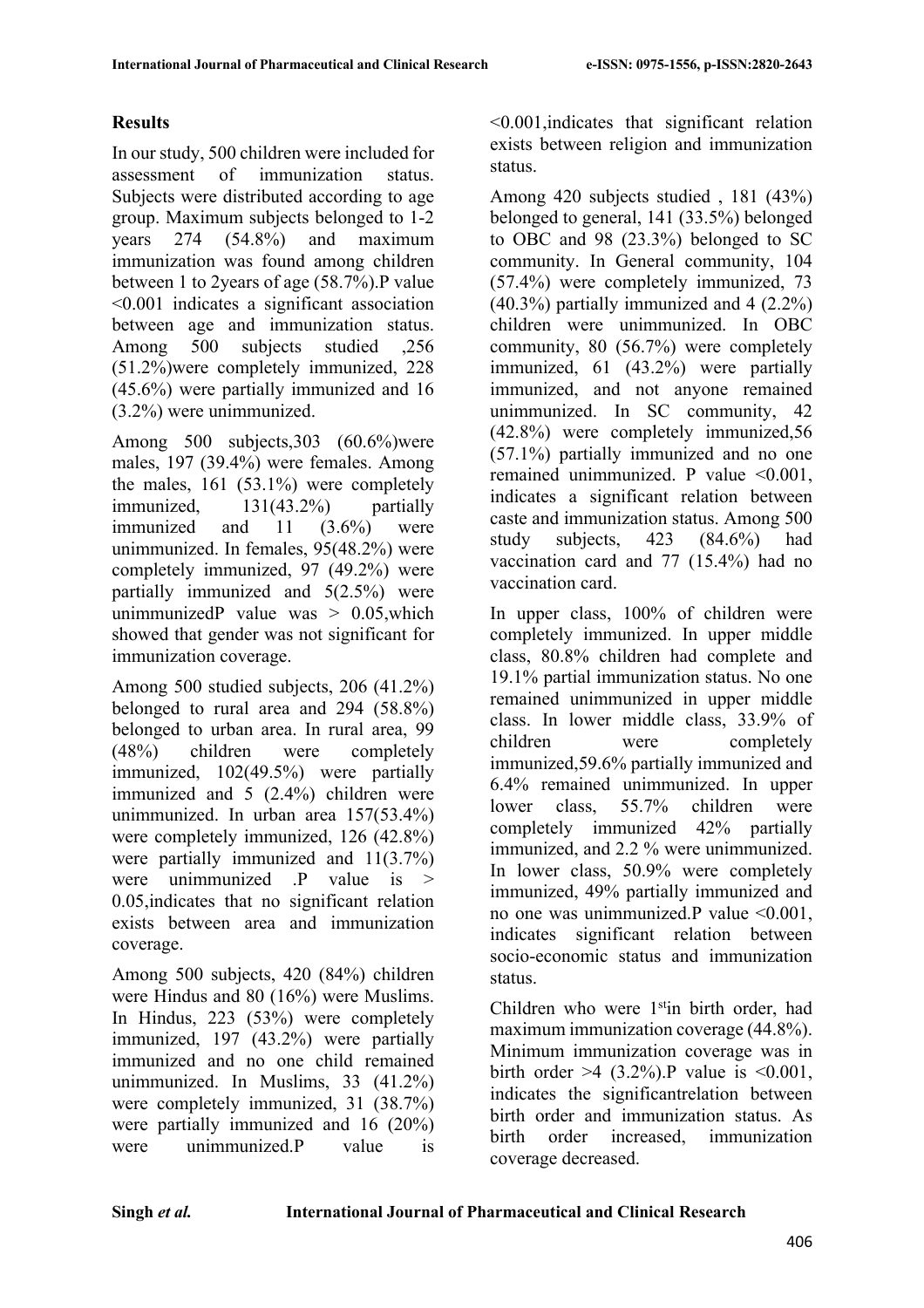# **Statistical Analysis:**

The collected data was summarized by using frequency, percentage, mean & S.D. To compare the qualitative outcome measures Chi-square test or Fisher's exact test was used. To compare the quantitative outcome measures Independent t test was used. If data was not following normal distribution, Mann Whitney U test was used. SPSS version 22 software was used to analyse the collected data. p value of  $\leq 0.05$ was considered to be statistically significant.

# **Discussion**

The present study was conducted during the period of August to November 2018.In this present hospital based descriptive cross – sectional study , we found that 51.2% children were fully immunized, 45.6% were partially immunized and 3.2% children were unimmunized as per National immunization schedule. Percentage of completely immunized children was almost similar among males (53.1%) and females (48.3%) in the study population.

Only 24.8% parents knew that vaccine was used to prevent diseases.51.4% were aware that children should be immunized up to 5 years of age according to national immunization schedule.43.2% parents knew that BCG vaccine is given just after birth.77.2% parents knew that oral polio drop should be given up to 5 years of age. Only 18.6% parents told that vaccines could be given during common cold and fever. Study findings showed higher immunization coverage of 80.95% as compared to NFHS-3 data (43.5%). The results were supported by report of Sharma B and Mahajan H, which showed immunization coverage of Maharashtra to be above 70% [1].

The overall coverage for different vaccines ranges from 97.14% for BCG vaccine to 87.61% for measles**,** which was above the 85% target set by Universal Programme of Immunisation (UIP) in India. A study

conducted by Gill N et al on immunization status of India showed BCG and measles coverage of 86% and 67% respectively . Similar results were found by Yadav et al. in an urban slum of Jamnagar where coverage of BCG was maximum (94.75%) followed by OPV (84.7%) and, DPT (81.4%) and that of measles was the least (75.7%) . Although DPT and polio vaccinations are given at the same time as part of the routine immunization programme, the coverage rates are higher for Polio than DPT, probably because of the Pulse Polio Programme [2-4].

Rehman SU et al studied coverage and predictors of routine immunization among 12-23 months old children in disaster affected communities in Pakistan. Age, religion, cast, birth order, socio economic status had significant role in influencing the immunization. The prime reason behind partial immunization as per our study was unawareness of vaccination schedule and inter current illnesses of the children. Gender, area of residence and type of family did not affect the immunization status of child. Maximum complete immunization was found in 1-2 year of age group.[5]

Evaluation of vaccination coverage and Dropout rates among children of age  $0-5$ years in slums of Amritsar city was done by Singh J et al .Whereas Athar Ansari et al with an effort with UNICEF studied routine immunization coverage in underserved children of Aligarh (India There was significant association between immunization status of the children and mother's education status, birth order, and place of delivery. A study done by Athar Ansari M et al. found significant association between maternal education and child immunization status.[6-8]

Oyo‐Ita A et al gave interventions for improving coverage of child immunization in low‐and middle‐income countries. Tadesse H et al gave predictors of defaulting from completion of child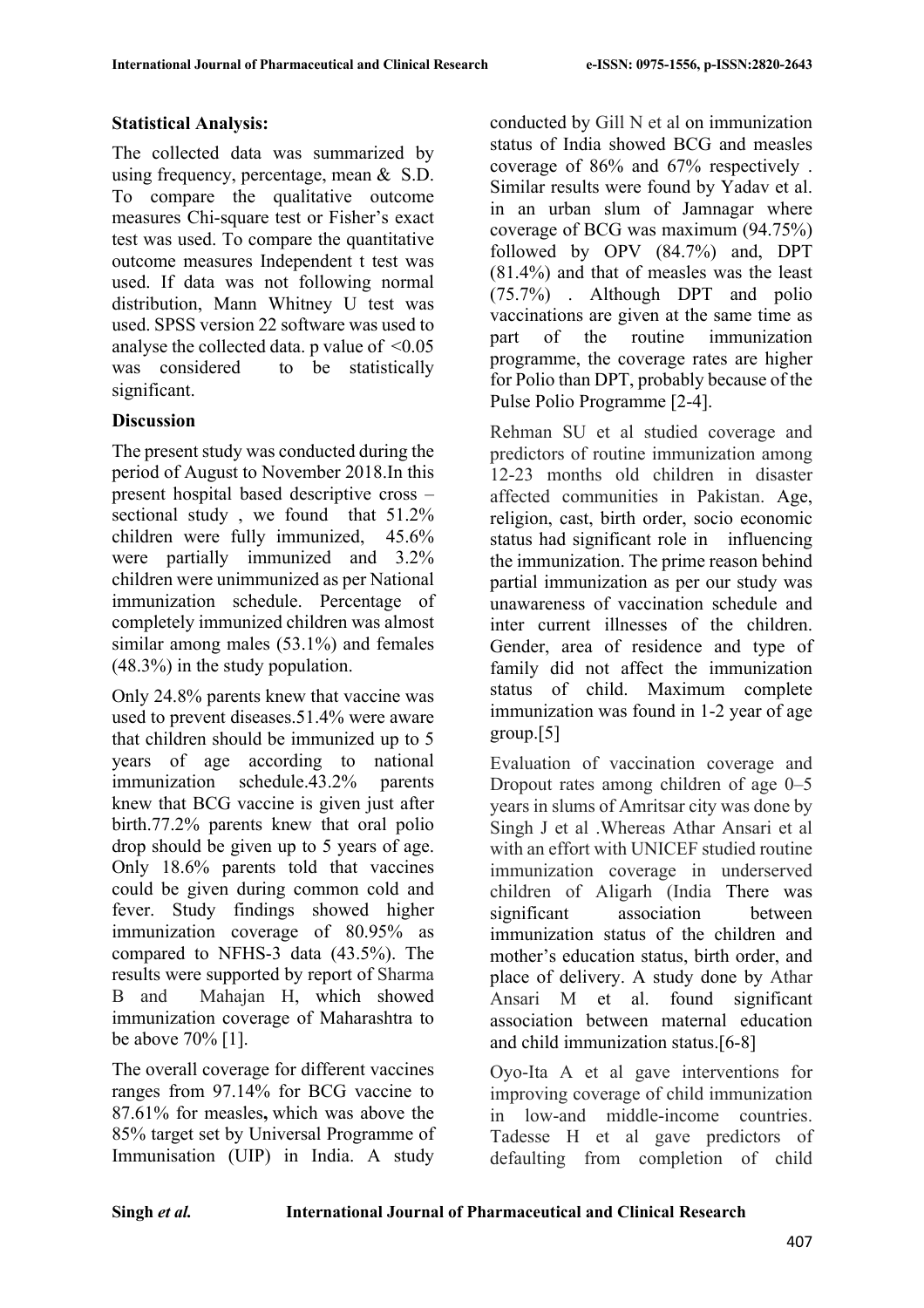immunization in south Ethiopia. Usman HR et al did a randomized controlled trial to improve childhood immunization adherence in rural Pakistan: redesigned immunization card and maternal education. The most common reasons for not immunizing the child as cited by respondents were illness of the child (29.52%), unawareness of the need for immunization (8.1%), being busy with other works (5.24%) and visit to native place (3.81%). [9-11]

A study conducted by Danis K et al showed that the major causes for incomplete immunization were illness of child (30.8%), unawareness (23.1%), and migration to native place (23.1%). Another similar study by Usman HR et al. showed that visit to native place  $(14.7\%)$ , carelessness (11.7%), sickness of child  $(11.7\%)$ , and lack of knowledge  $(10.4\%)$ were reasons for incomplete immunization. A study in urban slums of Lucknow by Vohra et al found that children born at home were found less likely to receive any vaccination. Studies done by Oyo‐Ita A et al. and Saeterdal et al revealed that birth order was inversely related to vaccination coverage.[12-14]

Total 43% children belonged to general caste, 33.5% belonged to OBC and 23.3% children belonged to SC. 57.4% of general , 56.7% of OBC and 42.8% of SC were completely immunized. Status of complete immunization was almost equal in general and OBC category but was much lower in SC. This difference is statistically significant and require more studies to find out the reason behind this. Total 84% children were Hindus and 16% children were Muslims. 53% among the Hindus, 41.2% among the Muslims, children were completely immunized and difference was statistically significant. No child was found unimmunized in Hindu population but 20% children were found unimmunized in Muslim population. Further studies are

required to explore the reason for such a specific difference.<sup>[15-17]</sup>

Drop rate for BCG to pentavalent 1 was 10.64%, similarly dropout from BCG to measles was 12.7%. Dropout rate of pentavalent 1 to pentavalent 2 was 1.4%, pentavalent 2 to pentavalent 3 was 2.6%. It indicates that system is not able to hold the child once registered. Steps for improvement should focus on reducing the drop rate from BCG to pentavalent and measles. Age, religion, cast, birth order, socio economic status had significant role in influencing the immunization. The prime reason behind partial immunization as per our study was unawareness of vaccination schedule and inter current illnesses of the children. Children belonging to upper class were 100% completely immunized. In upper middle class 80.8% children in lower middle class 33.9%, in upper lower class 55.7% and in lower class 50.9% children were completely immunized respectively. In lower class immunization coverage was higher than lower middle class.<sup>[18-19]</sup>

# **Conclusion**

Age, religion, cast, birth order, socio economic status had significant role in influencing the immunization. The prime reason behind partial immunization as per our study was unawareness of vaccination schedule and inter current illnesses of the children. Gender, area of residence and type of family did not affect the immunization status of child. Maximum complete immunization was found in 1-2 year of age group.

**Declarations:** Funding: None Conflicts of interest/Competing interests: None Availability of data and material: Code availability: Not applicable Consent to participate: Consent taken Ethical Consideration: There are no ethical conflicts related to this study. Consent for publication: Consent taken